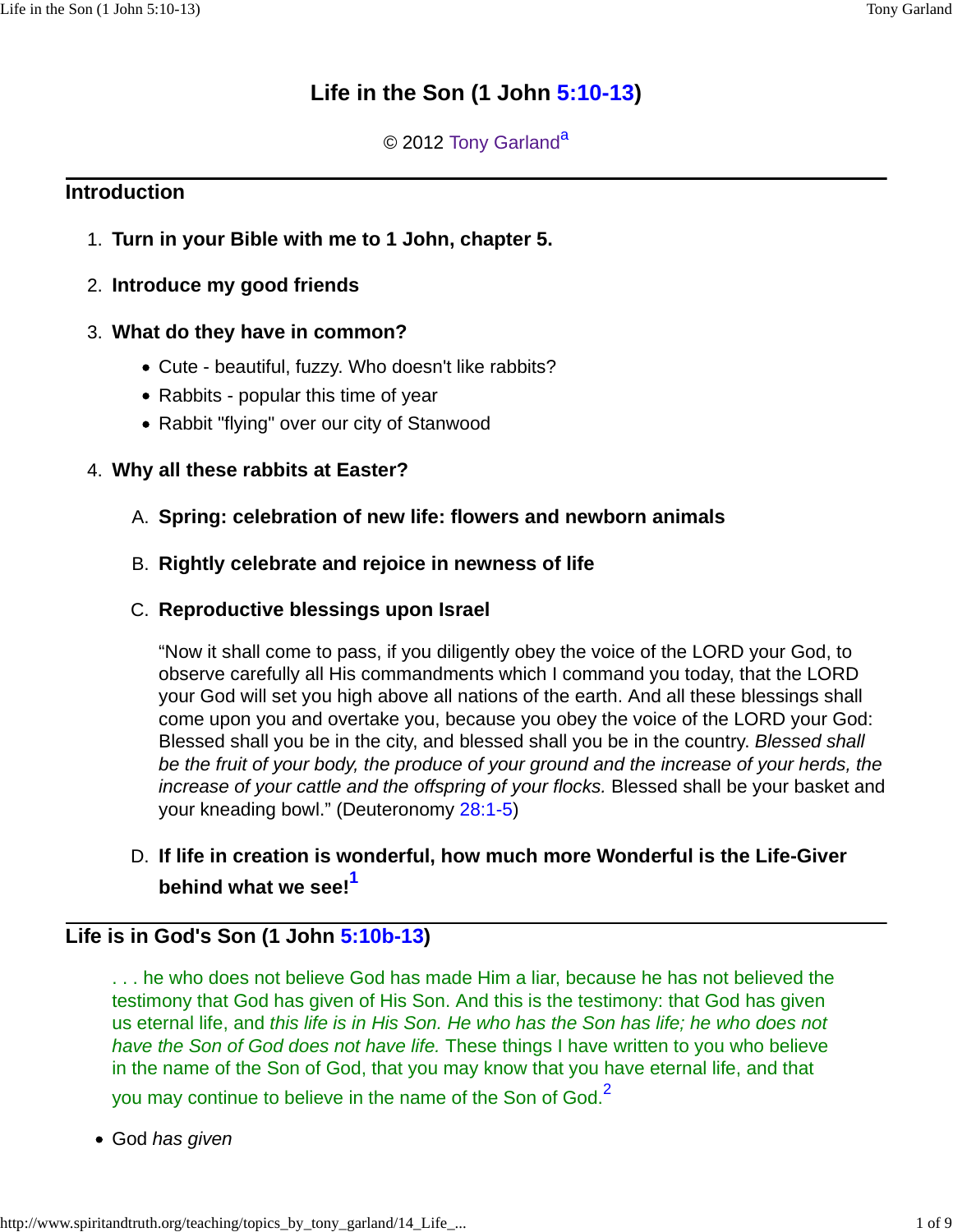- life is in His Son
- those who don't have the Son do not have life
- belief: the one requirement to obtain eternal life

# **The importance of eternal life in Jesus: underscored by a consideration of the stark reality of death.**

- A subject which is repressed by our society
- Inexorable advance of infirmity
- Physical suffering
- Loss of loved ones (mother's health spiral)

## **The vanity of fame: the search for eternal significance in the face of death, the** 1. **great equalizer.**

"Those who trust in their wealth And boast in the multitude of their riches, None of them can by any means redeem his brother, Nor give to God a ransom for him-For the redemption of their souls is costly, . . . For he sees wise men die; Likewise the fool and the senseless person perish, And leave their wealth to others. Their inner thought is that their houses will last forever, Their dwelling places to all generations; They call their lands after their own names. Nevertheless man, though in honor, does not remain; He is like the beasts that perish. . . . Like sheep they are laid in the grave; Death shall feed on them; . . . their beauty shall be consumed in the grave, far from their dwelling." (Ps. 49:6-14)

### **Unpredictability** 2.

"I returned and saw under the sun that—The race is not to the swift, Nor the battle to the strong, Nor bread to the wise, Nor riches to men of understanding, Nor favor to men of skill; But time and chance happen to them all. For man also does not know his time: Like fish taken in a cruel net, Like birds caught in a snare, So the sons of men are snared in an evil time, When it falls suddenly upon them." (Ecclesiastes 9:11-12)

## **Such a short time, then we are gone** 3.

"Man who is born of woman Is of few days and full of trouble. He comes forth like a flower and fades away; He flees like a shadow and does not continue." (Job 14:1-2)

### **Man's response to death**

## **The built-in desire for continued significance** 1.

- What if there nothing more beyond the grave?
- Growth in wisdom and knowledge that leads to a dead end
- Ultimately, then, life would have no real goal, no purpose, no telos.
- Life becomes some form of cruel joke.
- The light at the end of the tunnel turns out to be the headlights of an approaching train.
- No wonder the materialistic worldview yields the twin fruits of despair and suicide.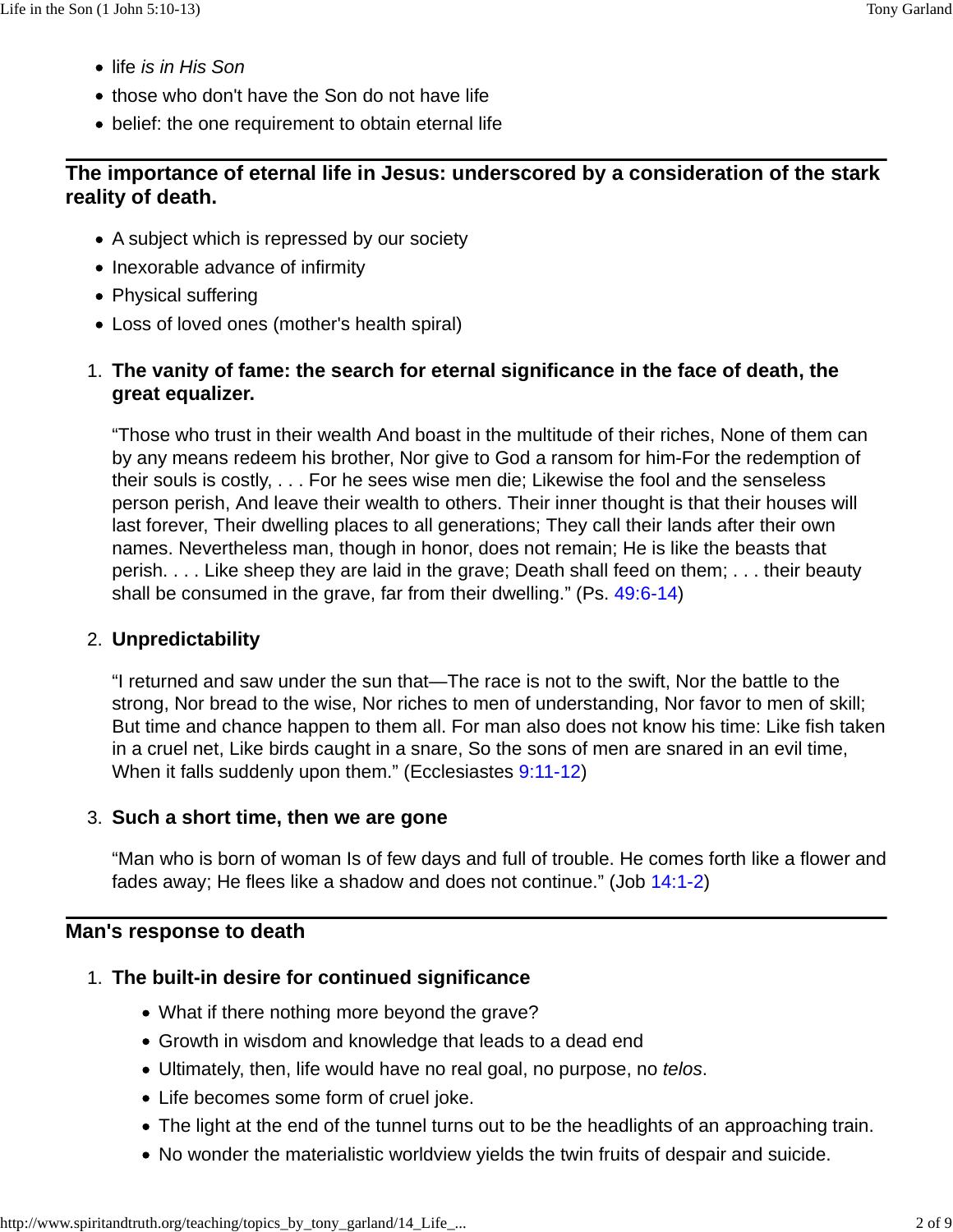- **Attempts to redefine death, our great enemy, as a benefactor: "making the best of** 2. **a bad situation"**
	- Zen Buddhism: death is part of the circle of life, not to be feared
		- $\circ$  "As the serpent biting its tail, all is an endless loop of birth and death, creation and re-creation. Every scientist takes as a fundamental premise that energy can be neither created nor destroyed but merely transformed from one thing to another. Every mystic also knows this as a fundamental truth. And when it is known beyond words — beyond theory and beyond philosophy, in our hearts — then there is no fear of death because death is seen as just a change from one form of energy to another, death does not kill our self because our self does not fundamentally exist in the first place. $"3$
		- $\circ$  This detachment of mind and experience from the true harshness of death represents a denial of reality and embraces that which the Bible defines to be a curse.
	- Reincarnation, incremental refinement toward nirvana.
		- $\circ$  "Re-incarnate" means "to enter the flesh again"
		- $\circ$  After death, living again as a different person or animal
		- $\circ$  Position in the next life often determined by merits or demerits in the present life
		- The ultimate 'second chance' or 'death is not the end' philosophy
		- $\circ$  Scripture: "it is appointed for men to die once, but after this the judgment" (Hebrews 9:27)
	- Death as a positive agent
		- Contributing to natural selection
		- Driving evolution, especially the supposed "evolution of man"" to ever higher forms
		- $\circ$  A morbid benefactor in the process which is imaged to achieve the "ascent of man"
		- $\circ$  A desirable process by which the infirm and unfit are culled from society leaving the healthy ones unsaddled by the cost of carrying their burden.
	- Common theme
		- Such attempts to reinterpret death share several things:
			- A denial of death as an unnatural situation—something which did not mar 1. the original creation (Gen. 2:17; Rom. 5:12-15)
			- 2. A denial that man's rebellion against his Creator brought about the curse of death (Gen. 3:19)

## **The search for immortality**

## **Eternal life apart from God?** 1.

- $\bullet$  The contrary faith of the humanist world-view<sup>4</sup>
- Life arose, by chance, from non-life
- Life, by chance, mutation, or self-organization eventually developed the means of replication: sexual reproduction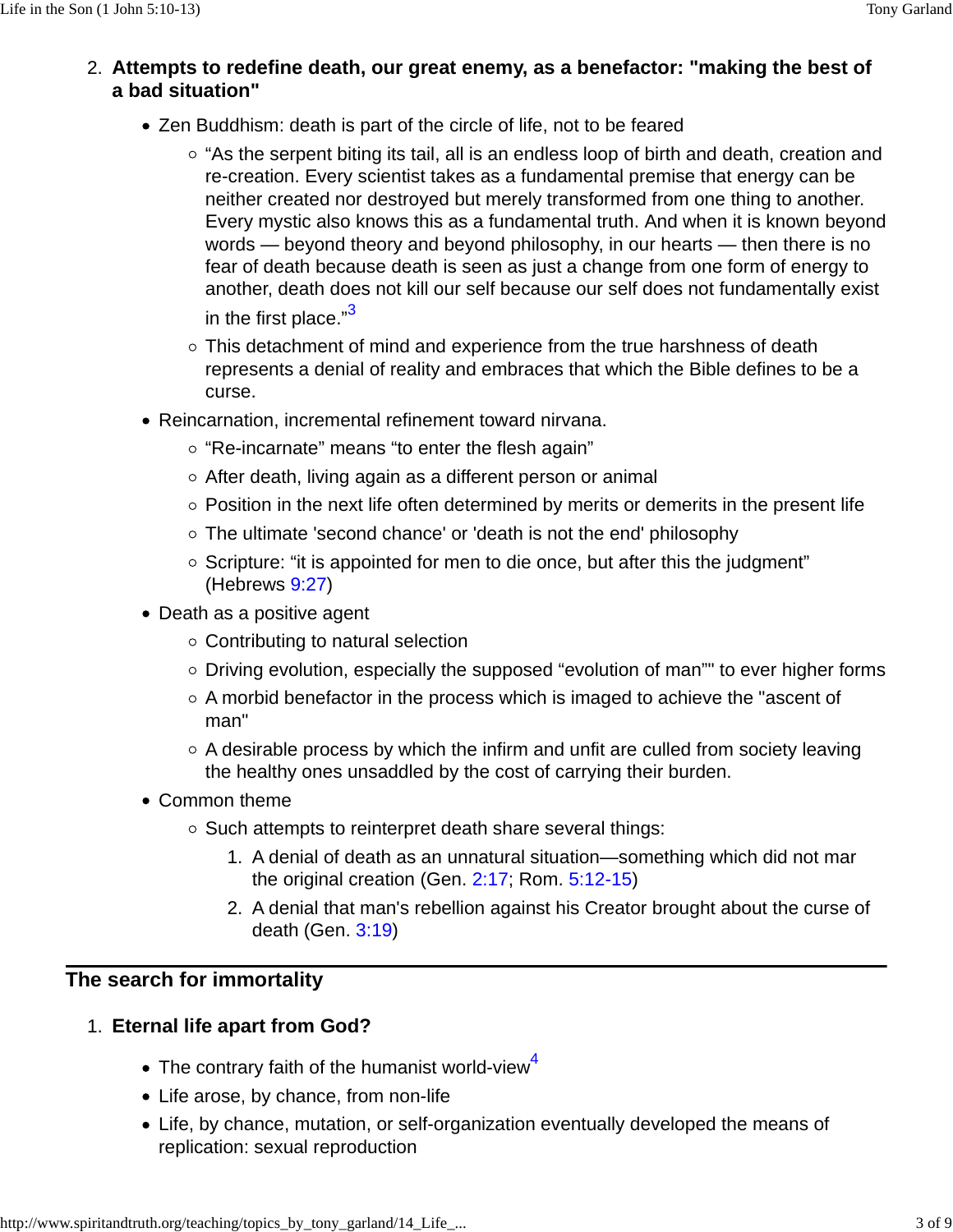- While we celebrate the resurrection and our life-giving God, the humanist and atheist views the amazing proliferation of life before us and attributes it to an inevitable accident which was certain given enough time and enough galaxies.
- Involves faith: belief in that which cannot be seen or demonstrated

All world-views have adopted certain "first principles" that cannot be proved scientifically. A naturalistic scientist cannot prove his first principles, for no scientist has ever seen life coming from nonliving matter. Life comes from living things. This fits well with the Christian set of first principles. Christians believe that life, namely, the living God, is the source of all life.<sup>5</sup>

- The fruit of godless faith: seeking eternal life man's way rather than God's way
- WARNING: dark topics ahead, in his rejection of God man is given up to depravity

### 2. **Traffic in human organs.**

- **Rich in first-world countries purchasing live organs from poor donors in** A. **third-world countries**
- B. **Organs "harvested" from criminals and political dissidents (China)**

### C. **Body parts and materials from the unborn**

### **Not just tissue** I.

". . . alongside the promise of fetal-tissue research there are uncomfortable realities. As recent ghoulish news reports have revealed, medical researchers at universities in British Columbia, Nebraska, Colorado and likely other institutions do not simply order "fetal tissue" from providers—they order leg bones, livers, spleens, whole eyes and other organs. And despite admonishment from the Canadian Royal Commission on New Reproductive Technologies and a U.S. congressional prohibition against a money-making marketplace for fetal tissue, there are clear indications that just such a marketplace has developed; human fetal parts are being sold for a profit. "In a civilized society there are things that should not be for sale," Andrew Kimbrell, author of The Human Body Shop, said

recently. "But right now we are in an ethical free fall.""<sup>6</sup>

#### **Organs need to be developed** II.

"From an ethical perspective, even for those who do not recognize an individual human life as beginning at conception, the fetal transplant issue draws attention to certain scientific facts about early fetal development that should be more than a little unsettling. Most abortions take place in the latter part of the first trimester of pregnancy, from eight to 12 weeks. This is exactly the stage at which fetal brains are removed for potential transplant. Far from being an undifferentiated "blob" of tissue, the first trimester fetus not only has a brain but has also developed a fantastic level of specialization."<sup>7</sup>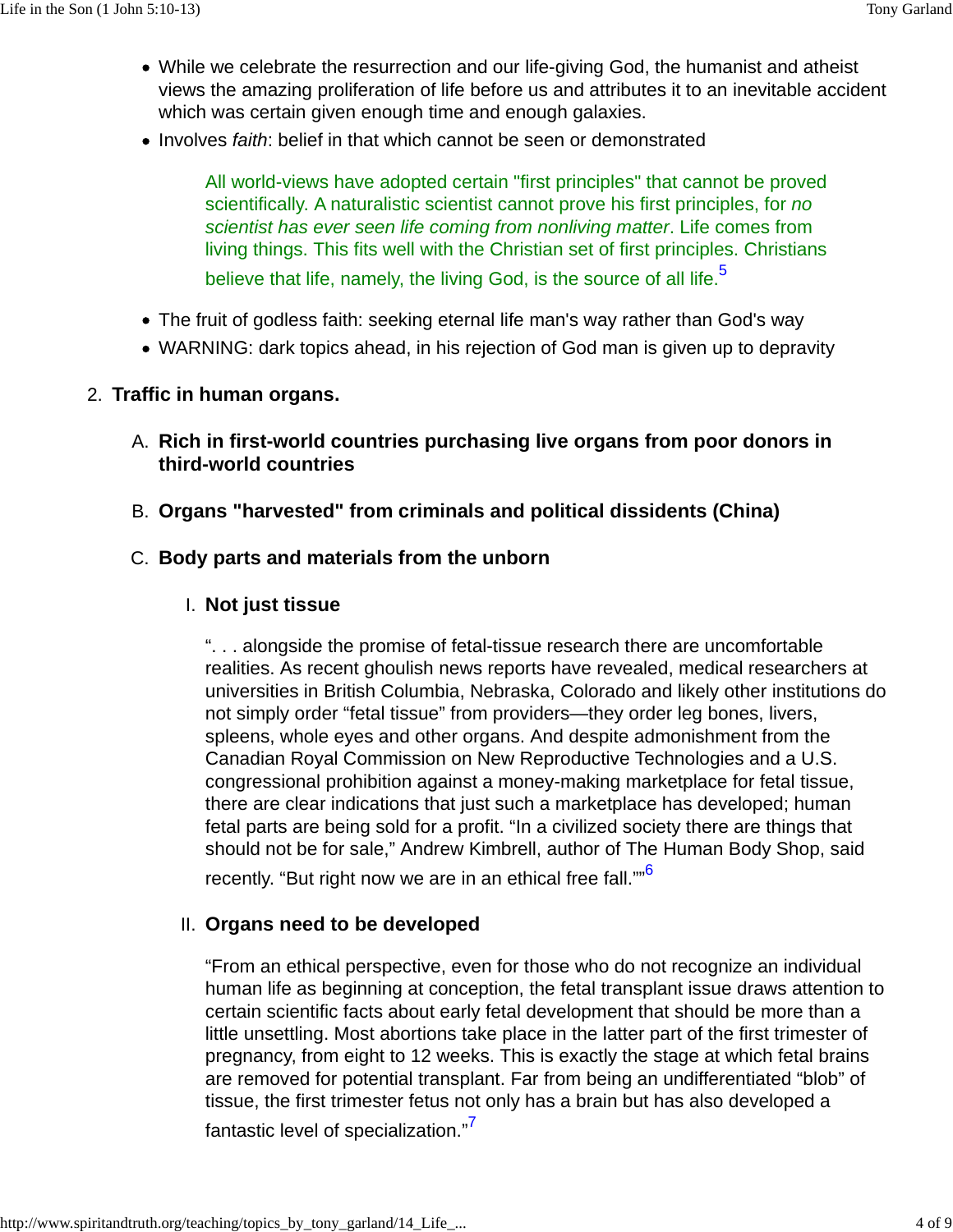## **The compounding nature of sin** III.

". . . a California woman called a medical ethics expert to ask whether she could be artificially inseminated with sperm from her father, who suffers from Alzheimer's disease. The woman wanted to abort the resulting fetus so that the brain tissue could be transplant into her father's brain."<sup>9</sup>

### **Recent proposal for after-birth abortions.** D.

- Journal of medical ethics: "After-birth abortion: why should the baby live?"
- Authored by two *university professors*<sup>10</sup>
- "Abortion is largely accepted even for reasons that do not have anything to do with the fetus' health. By showing that (1) both fetuses and newborns do not have the same moral status as actual persons, (2) the fact that both are potential persons is morally irrelevant and (3) adoption is not always in the best interest of actual people, the authors argue that what we call 'after-birth abortion' (killing a newborn) should be permissible in all the cases where abortion is, including cases where the newborn is not disabled."<sup>11</sup>
- Rational logic: if children aren't "persons" prior to birth, what magical thing happens which makes them so the moment they exit the womb?
	- $\circ$  Nothing after-birth abortion is as inevitable as night follows day.
	- The real problem: pre-birth abortion is logically flawed!
	- "Regular" abortion proponents can't bear to see their flawed logic now exposed by the after-birth proponents
- Rational logic: why let these useful organs go to waste?
- The motivation: curing illness, especially for patients with end-of-life issues (e.g., Parkinson's)

## **Cloning to produce needed organs** 3.

- Generate an organ or tissue that is an exact match for the recipient: no risk of tissue rejection
- The "promise" of cloning embryos for organs: "Scientists hope that one day therapeutic cloning can be used to generate tissues and organs for transplants. . . . If organs could be generated from cloned human embryos, the need for organ donation could be significantly reduced. Many challenges must be overcome before "cloned organ" transplants become reality. More effective technologies for creating human embryos, harvesting stem cells, and producing organs from stem cells would have to be developed."<sup>12</sup>

## **Cryogenics - the production of very low temperatures (below -238F) and the study** 4. **of materials at those temperatures.**

## **Cryonics Institute** A.

• Services: "The Cryonics Institute offers cryopreservation services and information. As soon as possible after legal death, a member patient is infused with a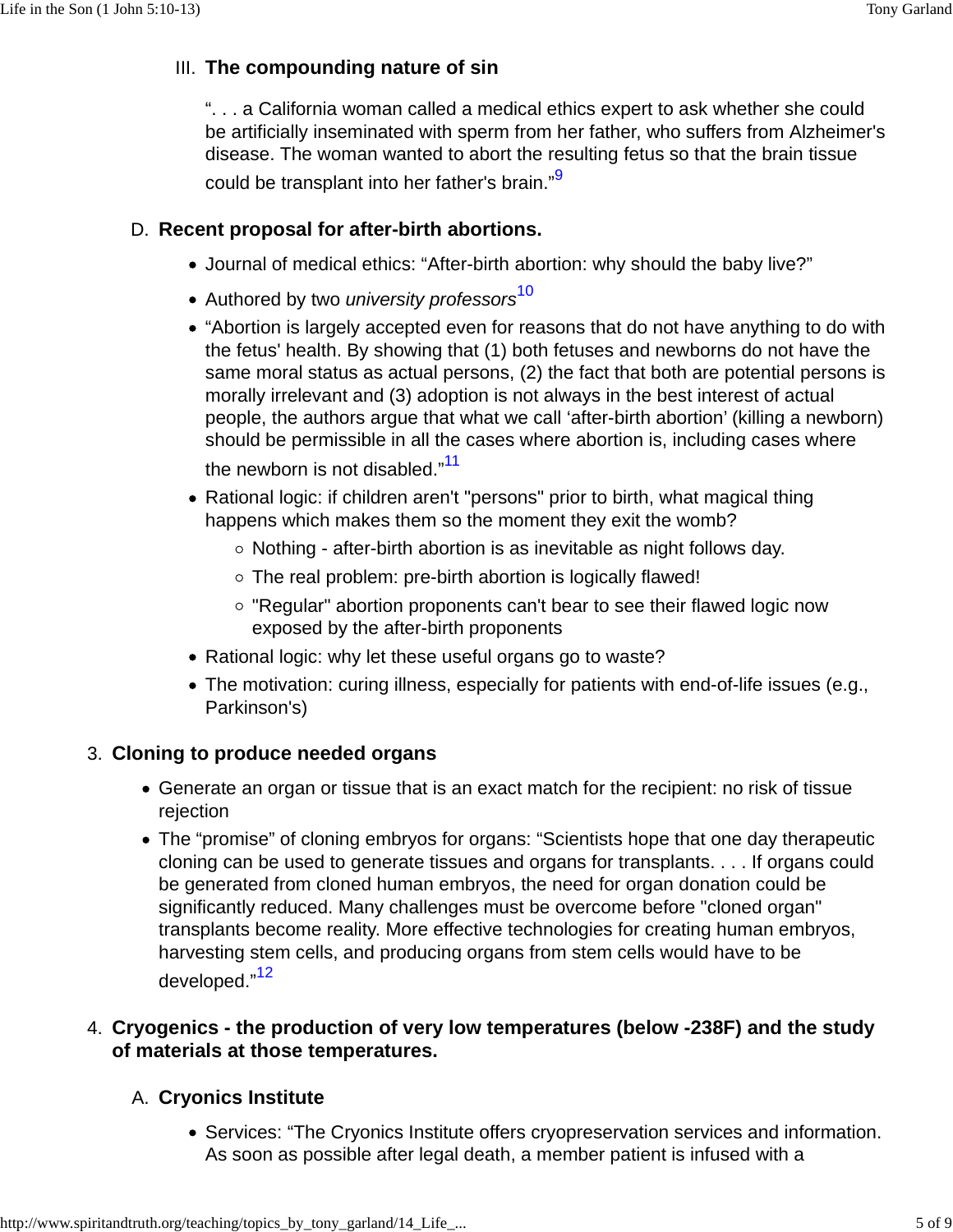substance to prevent ice formation, cooled to a temperature where physical decay essentially stops, and is then maintained indefinitely in cryostasis (that is, stored in liquid nitrogen). When and if future medical technology allows, our member patients hope to be healed, rejuvenated, revived, and awakened to a greatly extended life in youthful good health, free from disease or the aging process. With enough progress of medicine and molecular repair capability, cryonicists believe that all diseases should eventually be curable, including aging. Cryonicists also believe that medicine in the future should be able to restore and maintain people in a condition of youth and health. Cryonics could be a lifeboat (or "first aid") to future medicine. Over 100 patients are currently in storage at CI. Unlike other cryonics organizations, which cryopreserve human heads, the Cryonics Institute only allows its Members to arrange for whole body cryopreservation."

Death or deanimation? On March 7, 2012, "The 109th patient of the Cryonics Institute [was] deanimated in Glasgow, Scotland."

## **Alcor Life Extension Foundation** B.

- "The spiritual status of cryonics patients is the same as frozen human embryos, or unconscious medical patients."
- Notice the repeated deflection of ethical questions by referencing existing practice with embryos.
- "Neuropatients", brains in containers: "Following vitrification, neuropatients are placed in individual aluminum containers. Containers are finally immersed in liquid nitrogen at a temperature of -196 $C$  for long-term ca re."
- Death is merely a shortcoming of our existing technology: "Calling someone "dead" is merely medicine's way of excusing itself from resuscitation problems it cannot fix today. This makes people feel better about abandoning the patient and making the unwarranted assumption that nobody could ever fix the problem. Cryonics, in contrast, is conservative care that acknowledges that the real line between life and death is unclear and not currently known."

### **Transhumanism (H+ - "Humanism Plus")** 5.

- "Transhumanism, abbreviated as H+ or h+, is an international intellectual and cultural movement that affirms the possibility and desirability of fundamentally transforming the human condition by developing and making widely available technologies to eliminate aging and to greatly enhance human intellectual, physical, and psychological capacities. Transhumanist thinkers . . . predict that human beings may eventually be able to transform themselves into beings with such greatly expanded abilities as to merit the label "posthuman"."
- A technological extension of Humanism to the next God-rejecting stage
	- $\circ$  "Transhumanism can be viewed as an extension of humanism, from which it is partially derived. Humanists believe that . . . we can make things better by promoting rational thinking, freedom, tolerance, democracy, and concern for our fellow human beings. Transhumanists agree with this but also emphasize what we have the potential to become. . . . we are not limited to traditional humanistic methods, such as education and cultural development. We can also use technological means that will eventually enable us to move beyond what some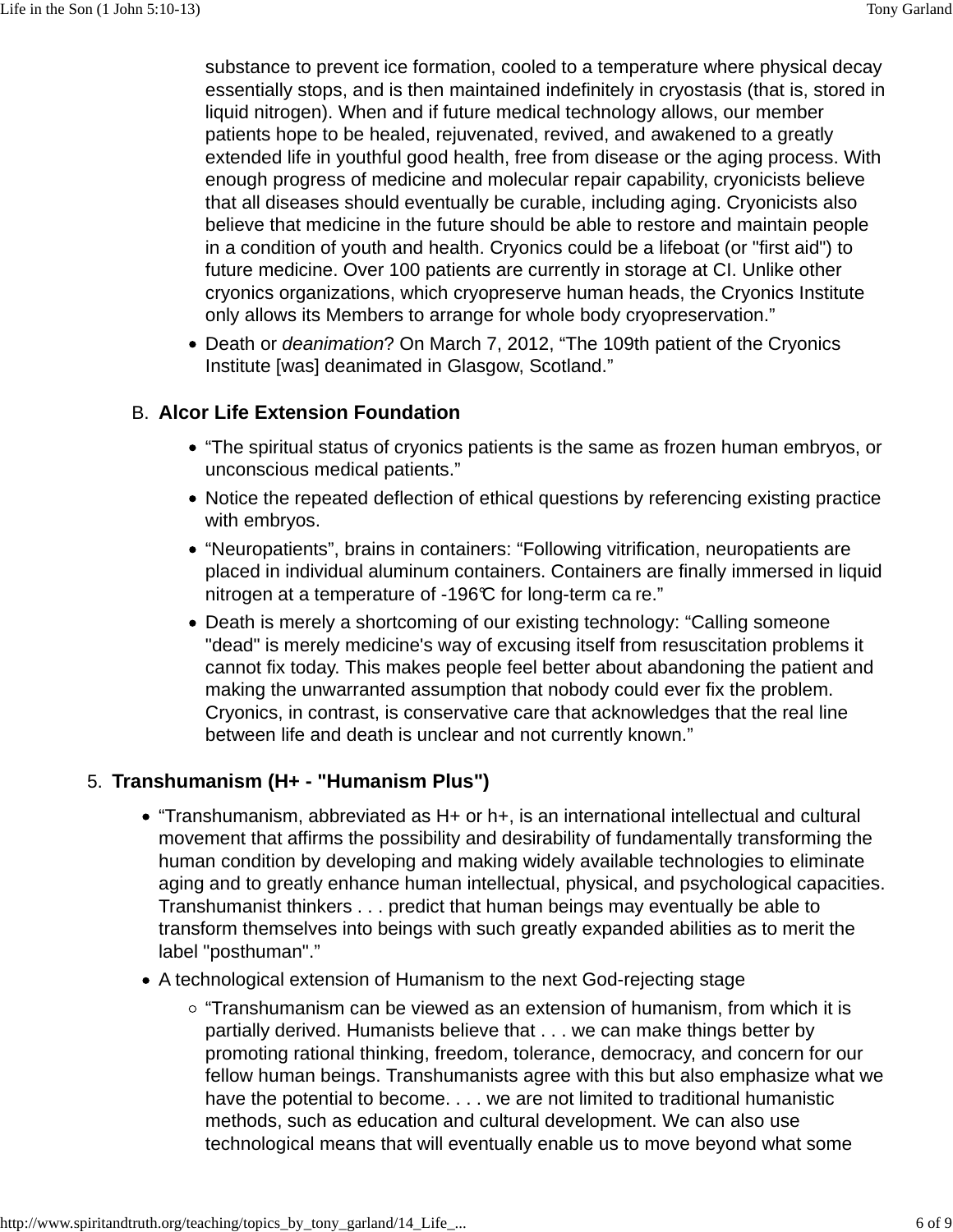would think of as "human"."

- Terminology is very disturbing
	- What is a "transhuman"? "In its contemporary usage, "transhuman" refers to an intermediary form between the human and the posthuman."
	- What is a "posthuman"? "Many transhumanists wish to follow life paths which would, sooner or later, require growing into posthuman persons: they yearn to reach intellectual heights as far above any current human genius as humans are above other primates; to be resistant to disease and impervious to aging; to have unlimited youth and vigor; to exercise control over their own desires, moods, and mental states; to be able to avoid feeling tired, hateful, or irritated about petty things; to have an increased capacity for pleasure, love, artistic appreciation, and serenity; to experience novel states of consciousness that current human brains cannot access. It seems likely that the simple fact of living an indefinitely long, healthy, active life would take anyone to posthumanity if they went on accumulating memories, skills, and intelligence."
- Non-biological life form: "I remember clearly the moment it hit me –" during a break at the Summit looking out the hotel window – "realizing the seeming inevitability of the human race being superseded, and life continuing on a non-biological substrate."

## **Common theme: the independent attempt to obtain that which only God can** A. **give spawns incredibly dark and perverse sin!**

- Not only do we fail to attain what God freely offers
- The rejection of His provision seals our doom as proactive purveyors of perversion within creation
- ". . . he who does not believe God has made Him a liar, because he has not believed the testimony that God has given of His Son." (1 John 5:10)

## **Jesus: the only Source of life**

### **The Father has life, so does the Son** 1.

"Most assuredly, I say to you, he who hears My word and believes in Him who sent Me has everlasting life, and shall not come into judgment, but has passed from death into life. Most assuredly, I say to you, the hour is coming, and now is, when the dead will hear the voice of the Son of God; and those who hear will live. For as the Father has life in Himself, so He has granted the Son to have life in Himself." (John 5:24-26)

### **Jesus as source of Creation, all living** 2.

" He [Jesus, the Word] was in the beginning with God. All things were made through Him, and without Him nothing was made that was made. In Him was life, and the life was the light of men." (John 1:2-4)

## **The Prince of Life** 3.

"The God of Abraham, Isaac, and Jacob, the God of our fathers, glorified His Servant Jesus, whom you delivered up and denied in the presence of Pilate, when he was determined to let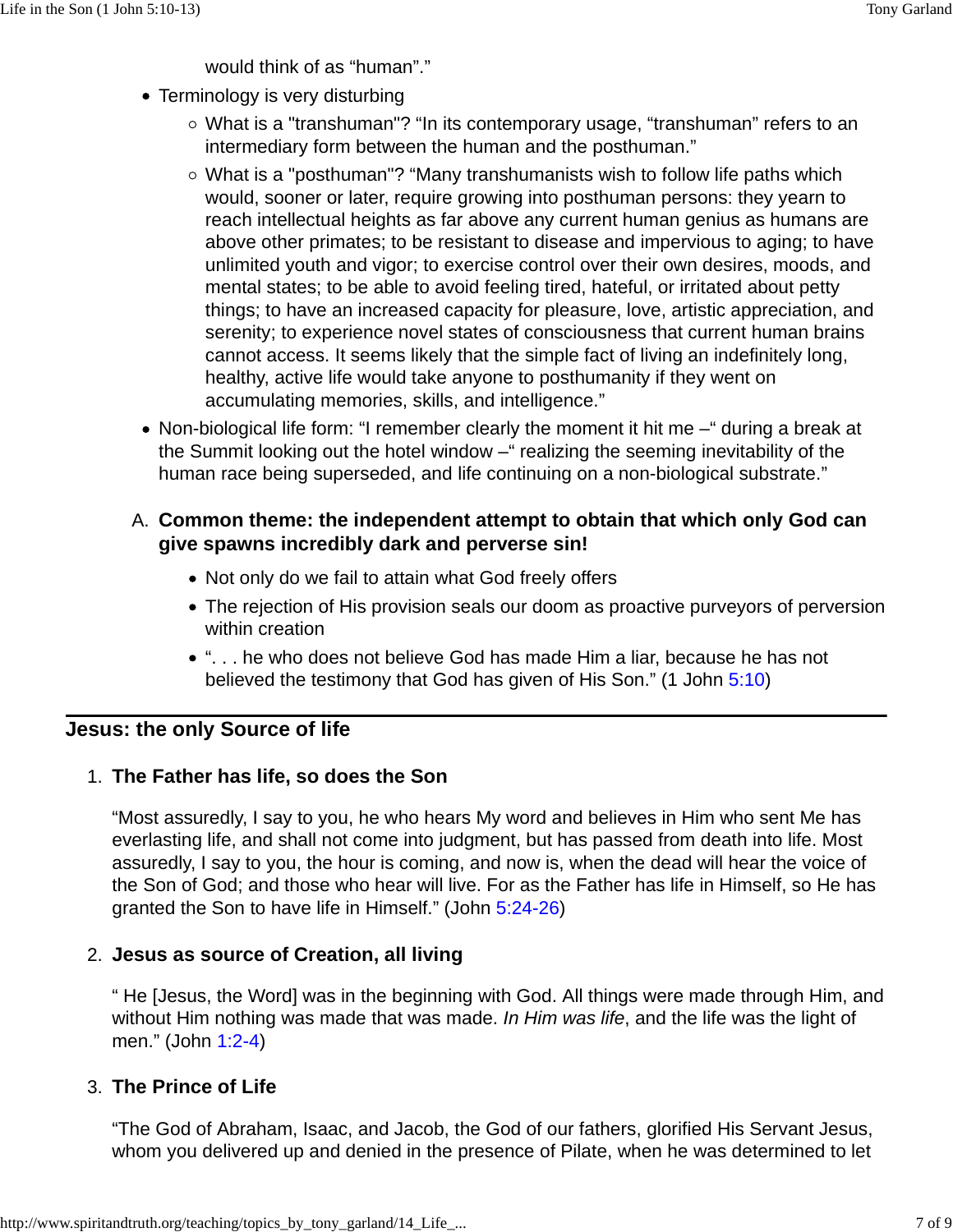Him go. But you denied the Holy One and the Just, and asked for a murderer to be granted to you, and killed the Prince of life, whom God raised from the dead, of which we are witnesses" (Acts 3:13)

### **Only Jesus has the keys of Hades and Death** 4.

"I am He who lives, and was dead, and behold, I am alive forevermore. Amen. And I have the keys of Hades and of Death" (Rev. 1:18)

## 5. **I AM the bread of life (John 6:33,35,48,51)**

### 6. **I AM the resurrection and the life (John 11:25)**

### **Jesus, the God-Man, is the gatekeeper to eternal life** 7.

- An ambiguous faith in "God made in your image" is insufficient: Jesus is the gatekeeper, the One Who raises the dead to eternal life.
- "Jesus spoke these words, lifted up His eyes to heaven, and said: "Father, the hour has come. Glorify Your Son, that Your Son also may glorify You, as You have given Him authority over all flesh, that He should give eternal life to as many as You have given Him. And this is eternal life, that they may know You, the only true God, and Jesus Christ whom You have sent."" (John 17:1)
- Chain of life-giving: Father -> Son -> those who believe
- Disbelief disconnected from the Prince of Life
- Jesus: "I am the way, the truth, and the life. No one comes to the Father except through Me." (John 14:6)

### **Eternal existence is not the issue!**

- All people ever born will continue to exist eternally
- The issue is not eternal existence, but eternal separation from God
- There is an eternal death more fearful than physical death which the Bible refers to as the "second death"<sup>13</sup>, eternal separation from God<sup>14</sup>
- Described as:
	- $\circ$  "everlasting destruction from the presence of the LORD and from the glory of His power" (1Th. 1:9)
	- $\circ$  "everlasting punishment" (Mat. 25:41)
	- $\circ$  "everlasting fire" (Mat. 25:46)
	- $\circ$  "shame and everlasting contempt" (Dan. 12:2)
	- $\circ$  a place where "their worm does not die, and the fire is not quenched" (Mar. 9:44,46,48)
	- a place where those who reject Christ will be "tormented day and night forever and ever" (Rev. 20:10)
- D. Martyn Lloyd Jones: "Our education may teach us that Hell does not exist, but death is a surer and sterner master. How much will our degrees and diplomas avail us then? My friends, do let us return to the stern realities of life before it is to late."<sup>15</sup>